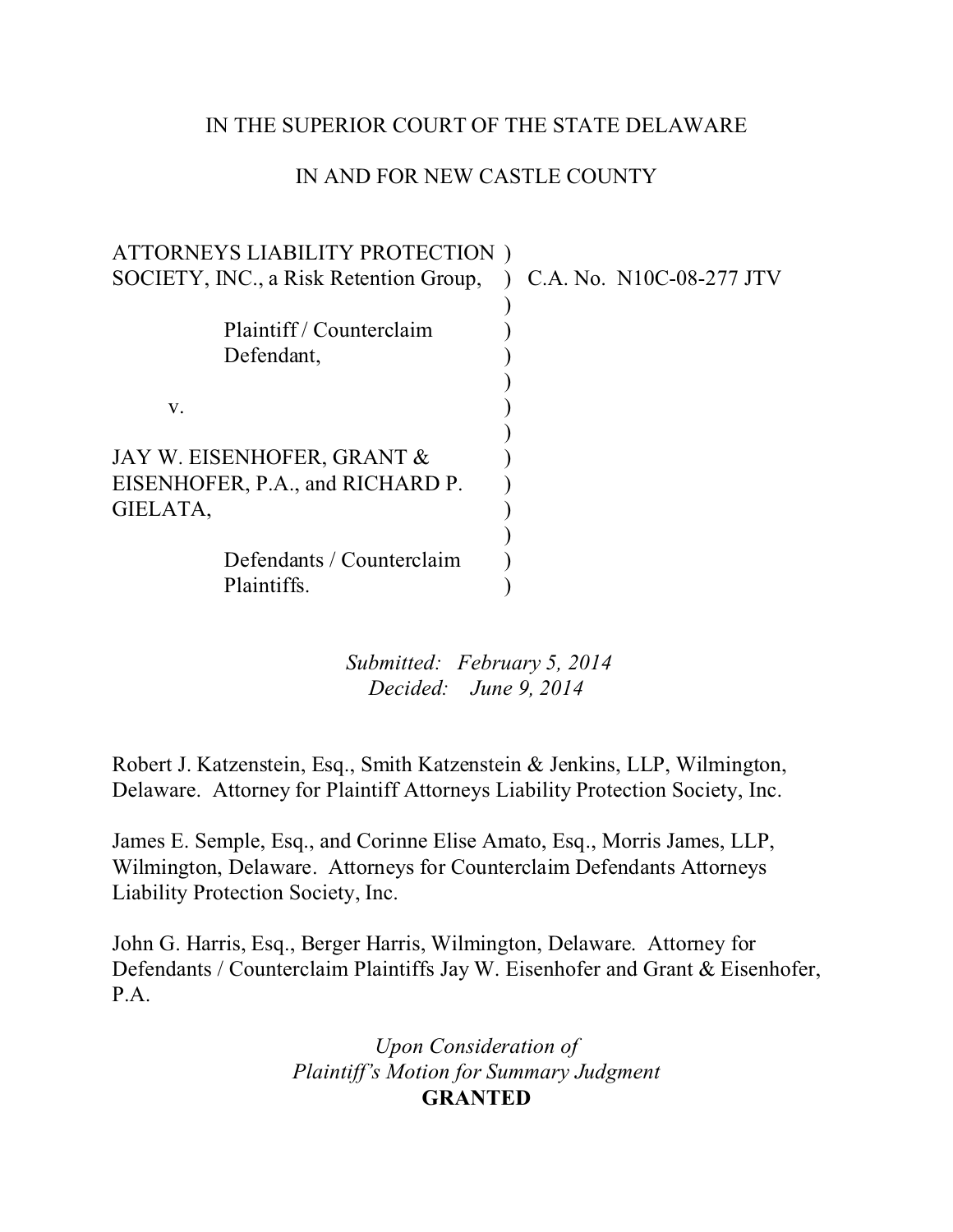### **VAUGHN, President Judge**

#### **OPINION**

In this action Plaintiff Attorneys Liability Protection Society, LLC ("ALPS") seeks declaratory relief against defendants Jay W. Eisenhofer, Esquire, and the law firm of Grant & Eisenhofer, P.A. (collectively, G&E), and Richard Gielata.<sup>1</sup> The case involves ALPS's duty to defend and coverage issues arising from a professional liability insurance policy which ALPS issued to G&E.

This is ALPS's Motion for Summary Judgment.

### **FACTS**

G&E was one of three law firms that served as co-lead counsel for the plaintiffs in a class action known as the Tyco litigation. At the commencement of the case, in 2002, G&E entered into a fee agreement with its lead plaintiff which provided that G&E would receive between 15% and 22.5% of any amount recovered.

In 2004 the parties were preparing for mediation. Because the mediation was occurring relatively early in the litigation, G&E and its lead plaintiff agreed that if the mediation produced a large settlement, G&E would seek fees that were less than those provided for in the 2002 agreement. The parties entered into a new fee agreement which provided for attorneys fees ranging from 5% to 15% of the amount recovered with a 10% enhancement for significant corporate governance reforms up to \$25 million. The agreement also provided that if any other law firm representing

<sup>1</sup> Gielata was dismissed by stipulation on December 20, 2012. File & Serve*Xpress,* Trans. ID 48529002 (Dec. 24, 2012).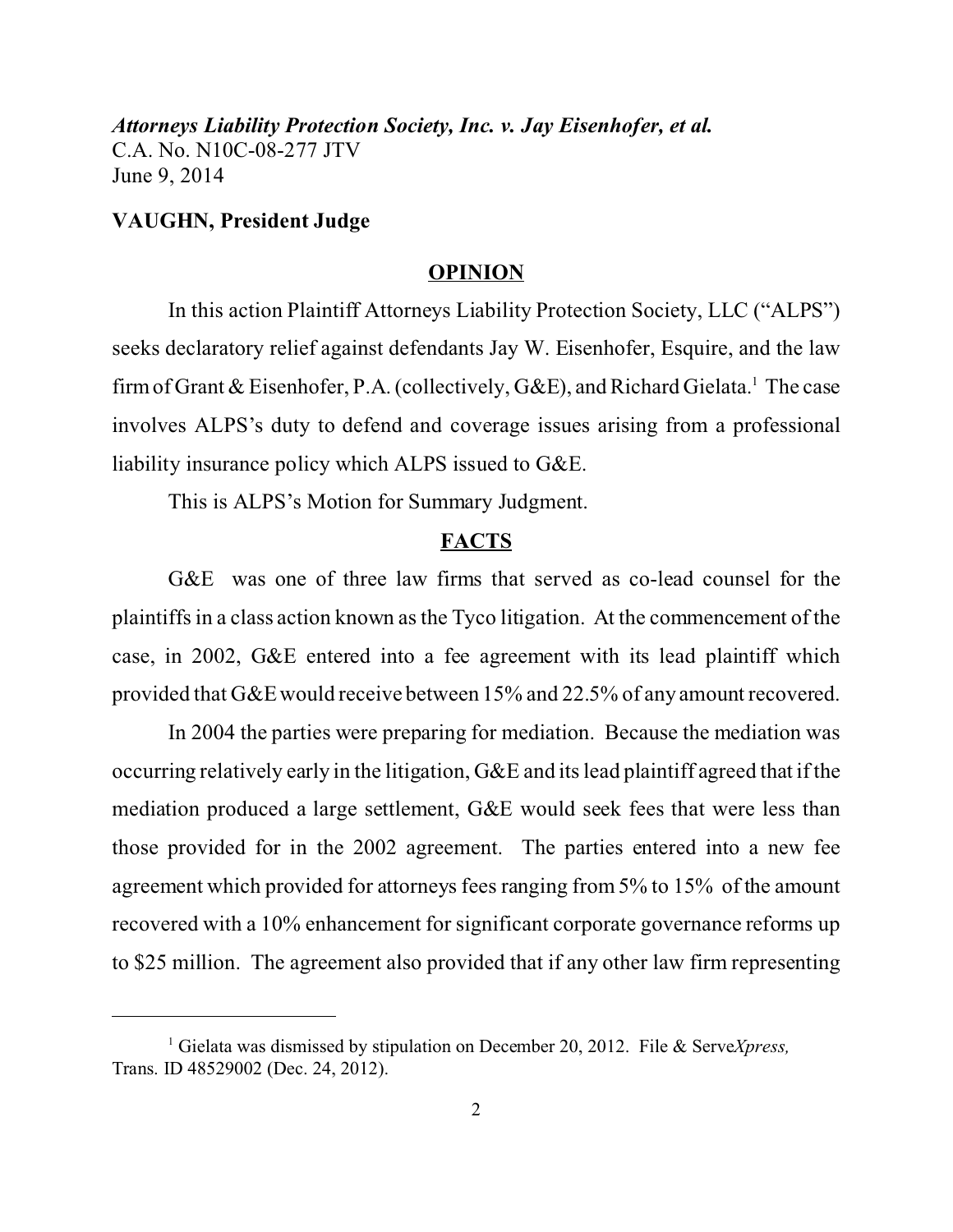the plaintiff class sought a higher fee, G&E would oppose such request. The mediation was unsuccessful.

After three more years of litigation, the Tyco litigation was settled. G&E and its co-lead counsel then sought and received court approval for a fee award of 14.5% of the settlement, or \$464 million. Of that amount, \$129 million went to G&E, with the rest going to the other co-lead counsel.

Shortly after the Tyco litigation was concluded, Gielata brought suit against G&E. His contention was that the 2004 fee agreement was still a valid agreement, despite the contention of both G&E and its lead plaintiff that the 2004 agreement applied only if the mediation was successful and became moot when it was not. He further contended that under the 2004 fee agreement, the proper amount of fees was \$249 million, and because of G&E's promise in the 2004 fee agreement to oppose any fee in excess of that amount, G&E was liable for the difference between \$249 million and \$464 million, or \$215 million. He alleged that he and the class suffered damages in an amount to be determined at trial, but "not less than" \$215 million. He sought judgment for compensatory and punitive damages, pre-judgment and postjudgement interest, and costs.<sup>2</sup>

### **STANDARD OF REVIEW**

Summary judgment should be granted when there are no genuine issues of material fact and the moving party is entitled to judgment as a matter of law.<sup>3</sup> "[T]he

 $2$  At oral argument, it was reported that the Gielata suit has been settled.

 $3$  Super. Ct. Civ. R. 56(c).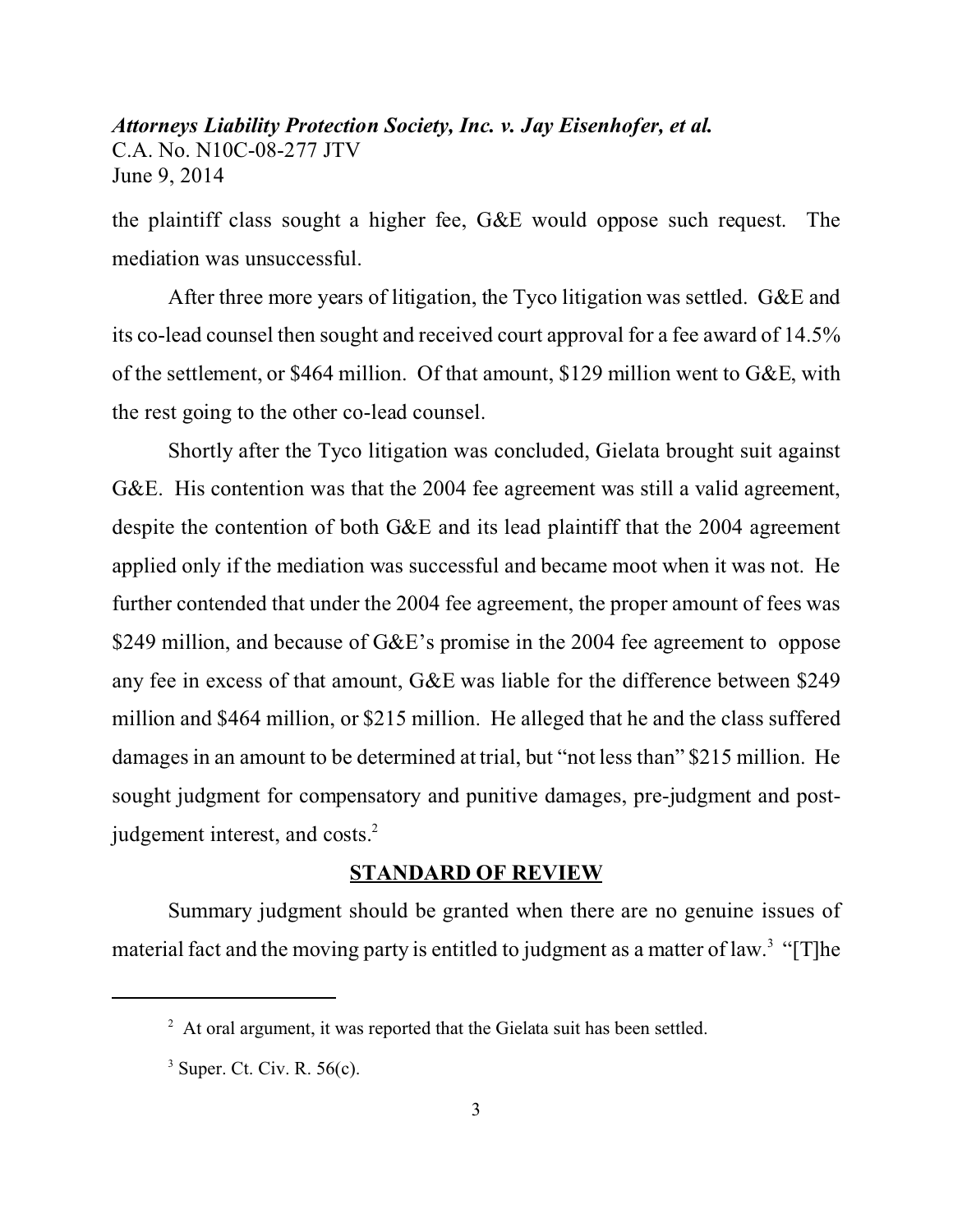moving party bears the burden of establishing the non-existence of material issues of fact."<sup>4</sup> If a motion is properly supported, the burden shifts to the non-moving party to establish the existence of material issues of fact.<sup>5</sup> In considering the motion, the facts must be viewed in the light most favorable to the non-moving party.<sup>6</sup> Thus, the Court must accept all undisputed factual assertions and accept the non-movant's version of any disputed facts.<sup>7</sup> Summary judgment is inappropriate "when the record reasonably indicates that a material fact is in dispute or if it seems desirable to inquire more thoroughly into the facts in order to clarify the application of law to the circumstances."<sup>8</sup> On the other hand, "[w]hen the facts permit a reasonable person to draw only one inference, the question becomes one for decision as a matter of law."<sup>9</sup>

#### **CONTENTIONS**

ALPS contends that it is entitled to summary judgment because it had no duty to defend and there was no coverage for the Gielata lawsuit under several policy provisions, including a provision defining damages, a provision defining professional services, a provision excluding fee disputes from coverage, and a provision excluding

5  *Id.*

7 *Id.* at 99-100.

<sup>4</sup>  *Gray v. Allstate Ins. Co.*, 2007 WL 1334563, at \*1 (Del. Super. May 2, 2007).

<sup>6</sup> *Merrill v. Crothall-American, Inc.*, 606 A.2d 96, 99 (Del. 1992).

<sup>8</sup>  *Mumford & Miller Concrete, Inc. v. New Castle Cnty.*, 2007 WL 404771, at \*1 (Del. Super. Jan. 31, 2007).

<sup>9</sup> *Tyson Foods, Inc. v. Allstate Ins. Col.,* 2011 WL 3926195, at \*4 (Del. Super. Aug. 31, 2011).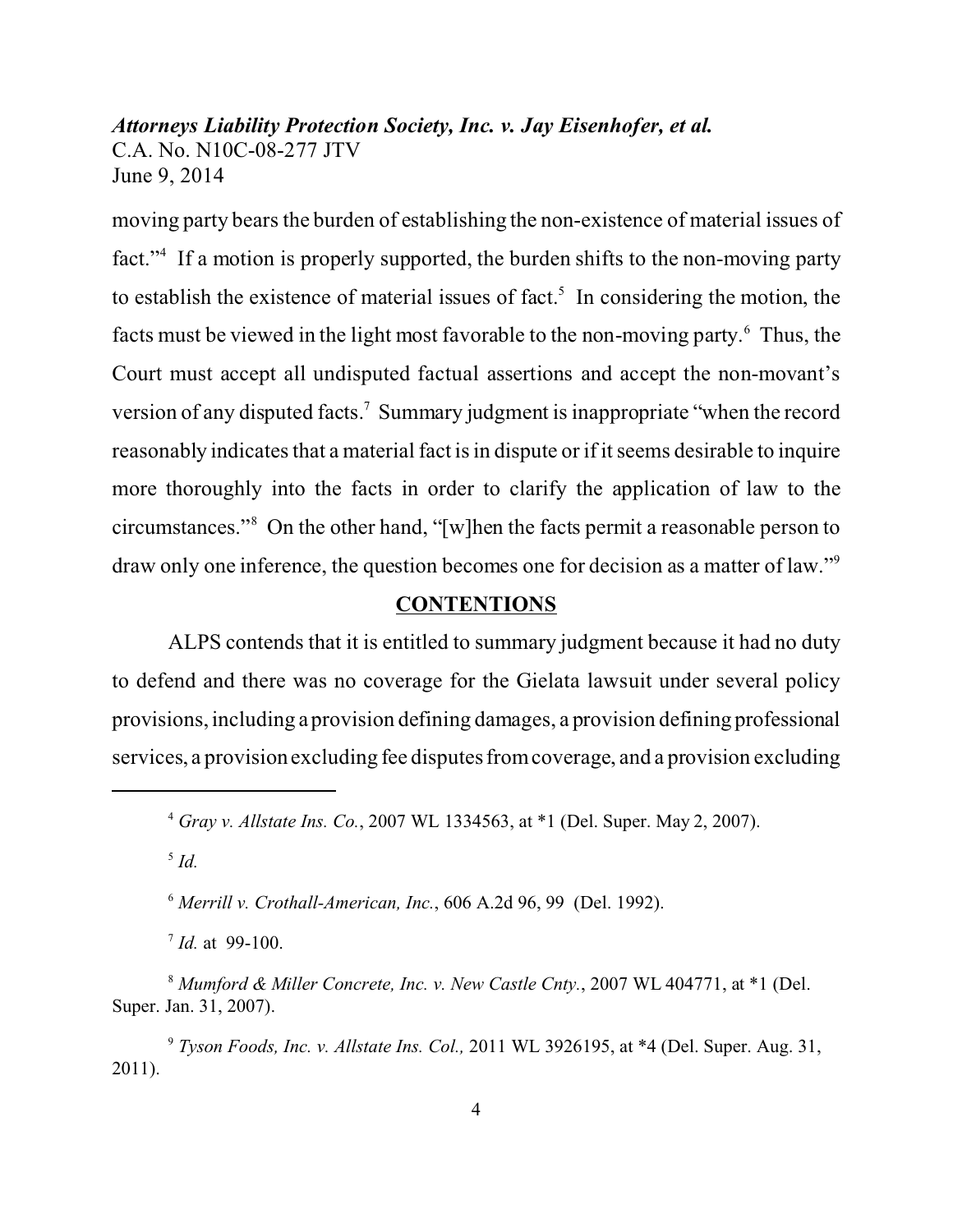an obligation assumed by contract, other than an obligation to perform professional services.

G&E contends that summary judgment should not be granted because under Delaware law, an insurer has a duty to defend unless the insured can show that a policy exclusion acts as a complete bar to coverage for every allegation of the underlying complaint; that the Gielata suit alleged claims for breach of fiduciary duty, breach of contract, professional malpractice, and *respondeat superior*, and at least one of those claims triggered the duty to defend and coverage under the Policy; that this is not a simple fee dispute; that the Gielata suit did not concern a ministerial act of billing but involved a fee award made by a court after G&E submitted a motion and filed a supporting brief in the Tyco litigation; that the Gielata suit asserted a legal malpractice claim which by definition, could only arise from services preformed by an attorney and on a client's behalf; that the Gielata suit challenged G&E's conduct in performing activities for and on behalf of the class that G&E represented in the Tyco litigation; that G&E's alleged failure to advance adequately the class interests constitutes acts, errors, or omissions in professional services, and therefore, falls under the Policy's coverage; that ALPS cites non-Delaware cases which involved ministerial acts of billing and fee-setting, which are different than the case here, where there are allegations of malpractice or other misconduct committed by attorneys in the course of performing legal work for clients (such as filing the fee motion in the Tyco litigation); that the court set the fees in the Tyco litigation after considering legal arguments that G&E made in its motion, and the Gielata suit challenged the making of those legal arguments as wrongful; that the Gielata suit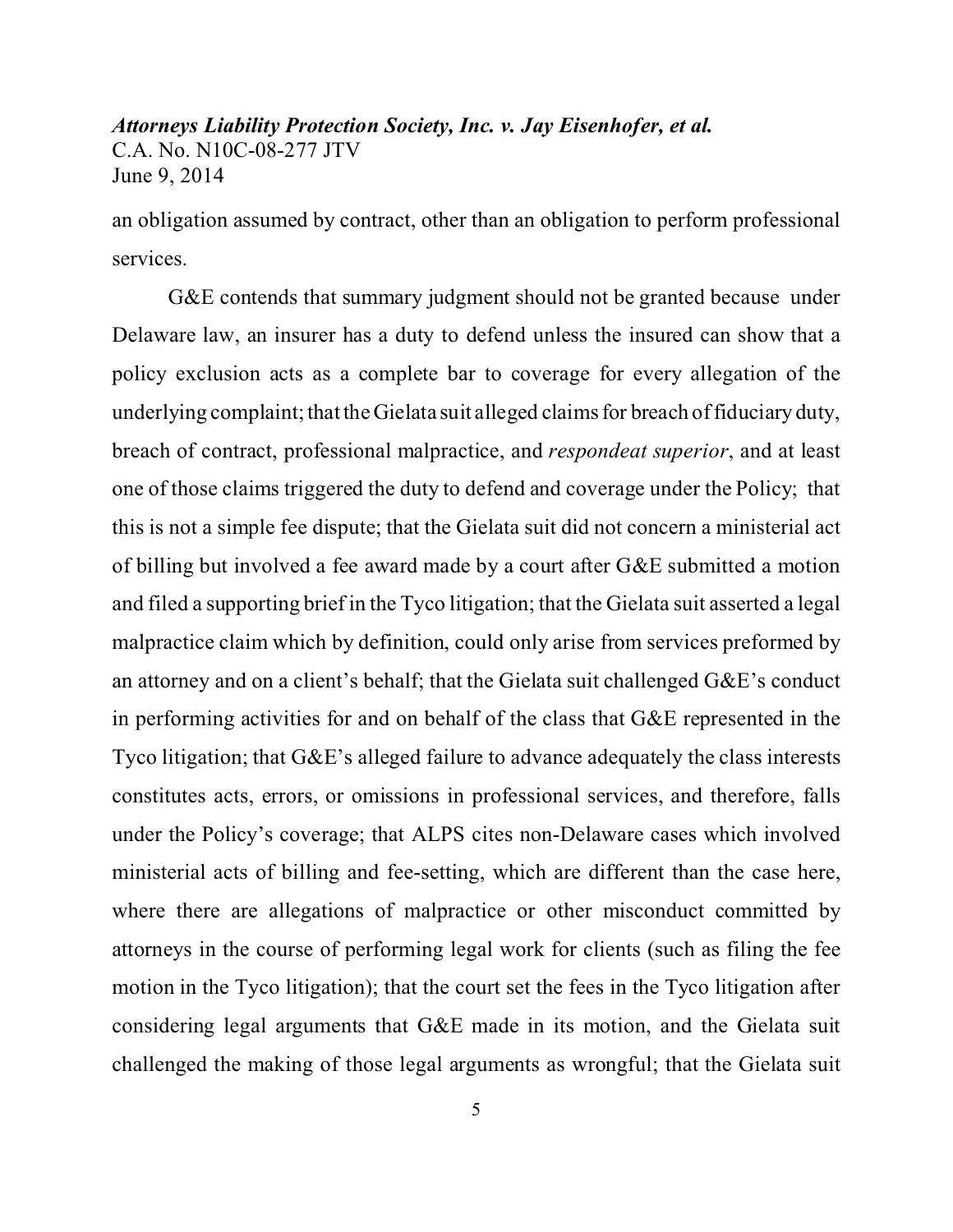does not simply seek the return of fees because the Gielata sought damages of "not less than \$215 . . . ."; that the G&E received approximately \$129 million in fees from the Tyco litigation which is at least \$86 million less than the \$215 million in damages that Gielata sought in his action; and that the Court must deny summary judgment because there is a disputed material fact as to whether at least part of the Gielata suit was covered under the Policy.

#### **DISCUSSION**

The interpretation of a contract is purely a determination of  $law<sup>10</sup>$ . When interpreting a contract, the Court will give priority to the parties' intentions and will construe the contract as a whole, giving effect to all provisions therein.<sup>11</sup> Clear and unambiguous language will be given its ordinary and usual meaning.<sup>12</sup> A contract is not rendered ambiguous simply because the parties do not agree upon its proper construction.<sup>13</sup> Rather, a contract is ambiguous only when the provisions in controversy are reasonably or fairly susceptible to two or more different interpretations. 14

<sup>10</sup> *O'Brien v. Progressive Northern Ins. Co.,* 785 A.2d 281, 286 (Del. 2001).

<sup>&</sup>lt;sup>11</sup> GMG Capital Invs., LLC v. Athenian Venture Partners I, L.P., 36 A.3d 776, 779 (Del. 2012).

<sup>12</sup> *Id.* at 780.

<sup>13</sup> *Id.* (citing *Rhone-Poulenc Basic Chems. Co. v. Am. Motorists Ins. Co.*, 616 A.2d 1192, 1195 (Del. 1992)).

<sup>&</sup>lt;sup>14</sup> *Id.* (citing *Eagle Indus., Inc. v. DeVilbiss Health Care, Inc., 702 A.2d 1228, 1232 (Del.* 1997)).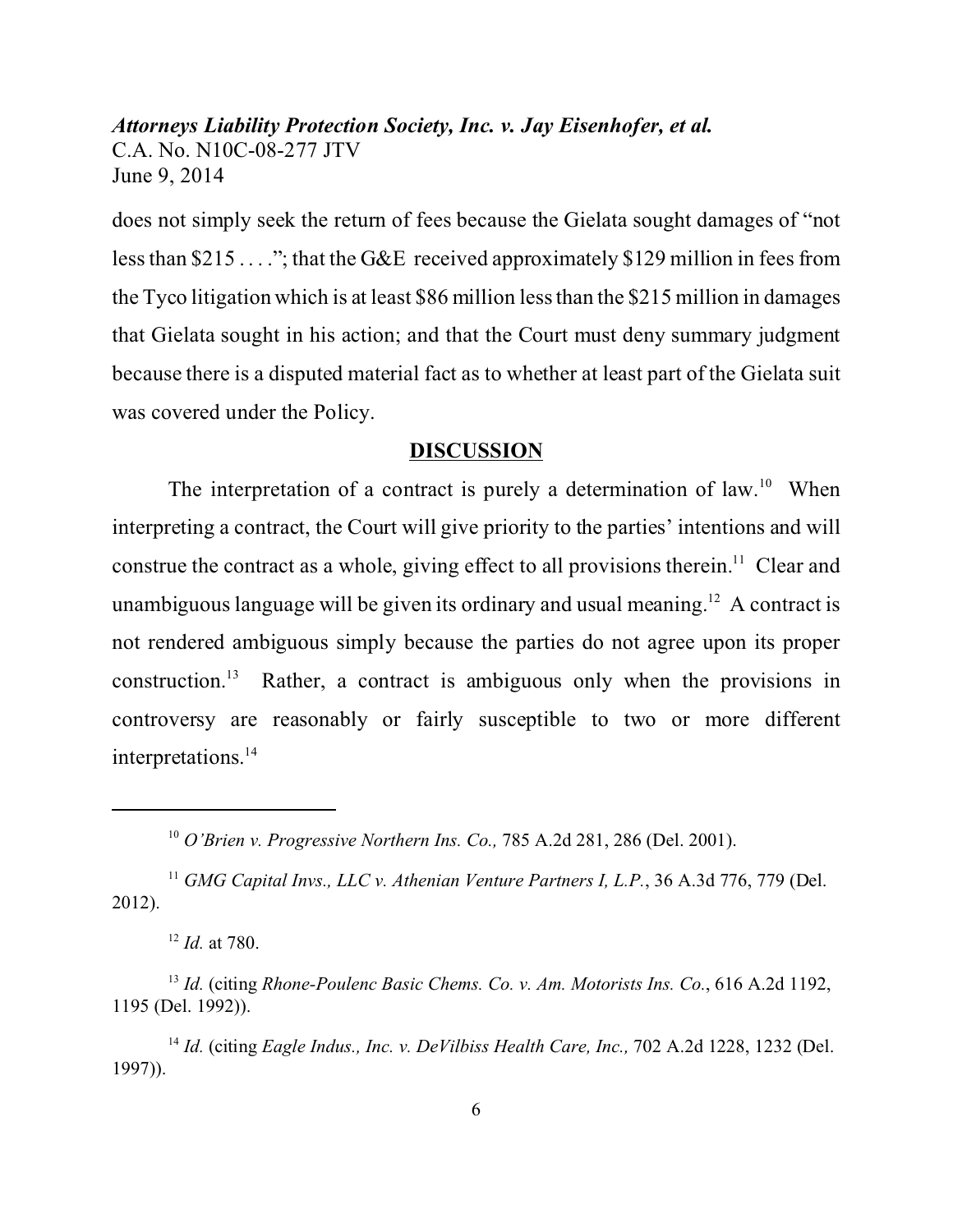One of the policy terms relied upon by ALPS is section 3.1.15, which excludes from coverage:

> "[a]ny dispute over fees or costs, or any claim that seeks, whether directly or indirectly, the return, reimbursement or disgorgement of fees, costs, or other funds or property held by an Insured.<sup>15</sup>

I read 3.1.15 as setting forth two independent clauses. The first clause is "[a]ny dispute over fees or costs," which is separated from the second clause by a comma and the coordinating conjunction "or." What follows the first "or" is the second independent clause. I therefore conclude that any dispute over fees or costs is excluded from coverage under the first clause.

I find that all of the claims set forth in Gielata's complaint are a dispute over fees or costs. The dispute is about whether G&E should not have participated in and should have opposed any effort to seek and obtain fees and costs in excess of the amount provided for in the 2004 fee agreement. It does not appear that there is any part of the dispute set forth in Gielata's complaint that is not about fees and costs.

As mentioned, Gielata's complaint frames his claims using various legal theories, such as breach of fiduciary duty, breach of contract, and legal malpractice. However, the focus is on the essential character of the dispute, not how it is pled.<sup>16</sup>

<sup>&</sup>lt;sup>15</sup> Def.'s Ans. Br. in Opp. to Pl.'s Mot. for Summ. J., Ex. F,  $\S$  3.1.15 (emphasis in original).

<sup>16</sup> *See Liggett Group, Inc. v. Ace Prop. & Cas. Ins. Co.*, 798 A.2d 1024, 1034 (Del. 2002) (citing *Holz-Her U.S., Inc. v. U.S. Fidelity & Guar. Co.,* 539 S.E.2d 348, 350 (N.C. App. 2002)).